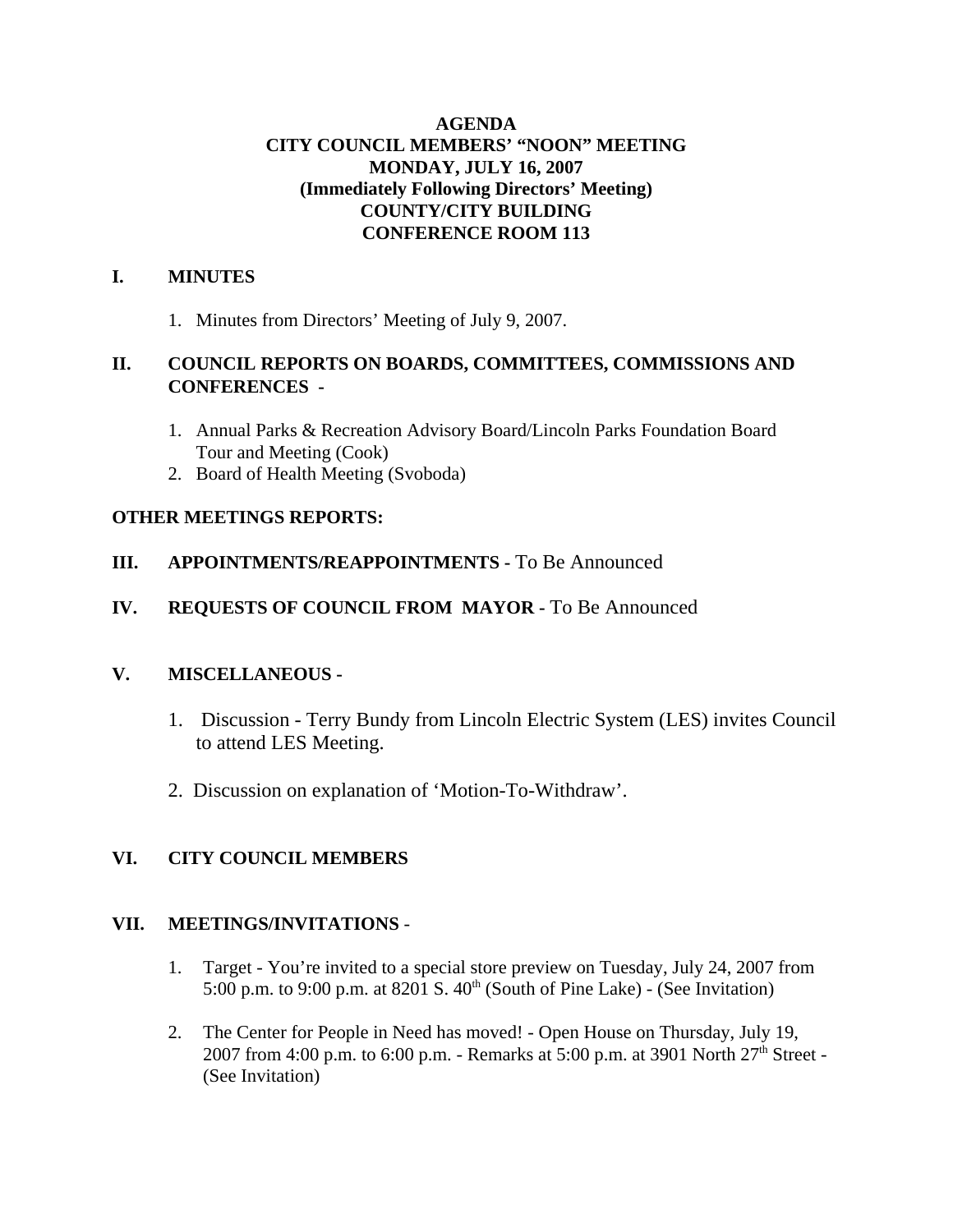- 3. Lincoln Chamber of Commerce invites you to attend the following Ribbon Cuttings:- Please RSVP to Kathy Hale at 436-2385 or E-Mail: -
	- 1.) Bickford Cottage, 4451 Old Cheney Road on Wednesday, July 25, 2007 at 10:30 a.m.
	- 2.) Turbine Flats, 2124 Y Street on Tuesday, August 14, 2007 at 10:00 a.m.
- 4. Lincoln Chamber of Commerce 'Business After Hours' on Thursday, July 26, 2007 from 4:30 p.m. to 6:30 p.m. at TierOne Bank,  $13<sup>th</sup>$  & N Street - Admission \$10.00/person - Please RSVP.
- 5. Nebraska State Fair 3rd Annual Blue Ribbon Roll Out First Lady Sally Ganem, Honorary Chair, and Governor Dave Heineman invite you ..... Saturday, July 28, 2007 at 6:30 p.m. at the State Fair Park, Lancaster Building - Tickets \$25/person - RSVP by July  $20<sup>th</sup>$  by returning the enclosed card - (See Invitation)
- 6. South Street Block Party! Celebration of re-opening South Street! on Saturday, August 18, 2007 - The Block Party is scheduled from 2:00 p.m. to 5:00 p.m. on the new South Street Plaza,  $14<sup>th</sup>$  & South Streets, Northwest corner - (See E-Mail Invitation)
- 7. College View Neighborhood Mobility Audit Design Charrette Bringing the community together to envision the future! On Wednesday, July 18, 2007 from 5:00 p.m. to 8:00 p.m. at the Atrium of the Don Love Student Center on the Union College Campus - (See Invitation)
- 8. Lied Center 2007-08 Season Launch Party! on Friday, July 20, 2007 from 8:30 a.m. to 10:00 a.m. at the Lied Center Main Stage - Please RSVP to 472-4700 or by email - (See Invitation)

## **VIII. ADJOURNMENT**

ca071607/tjg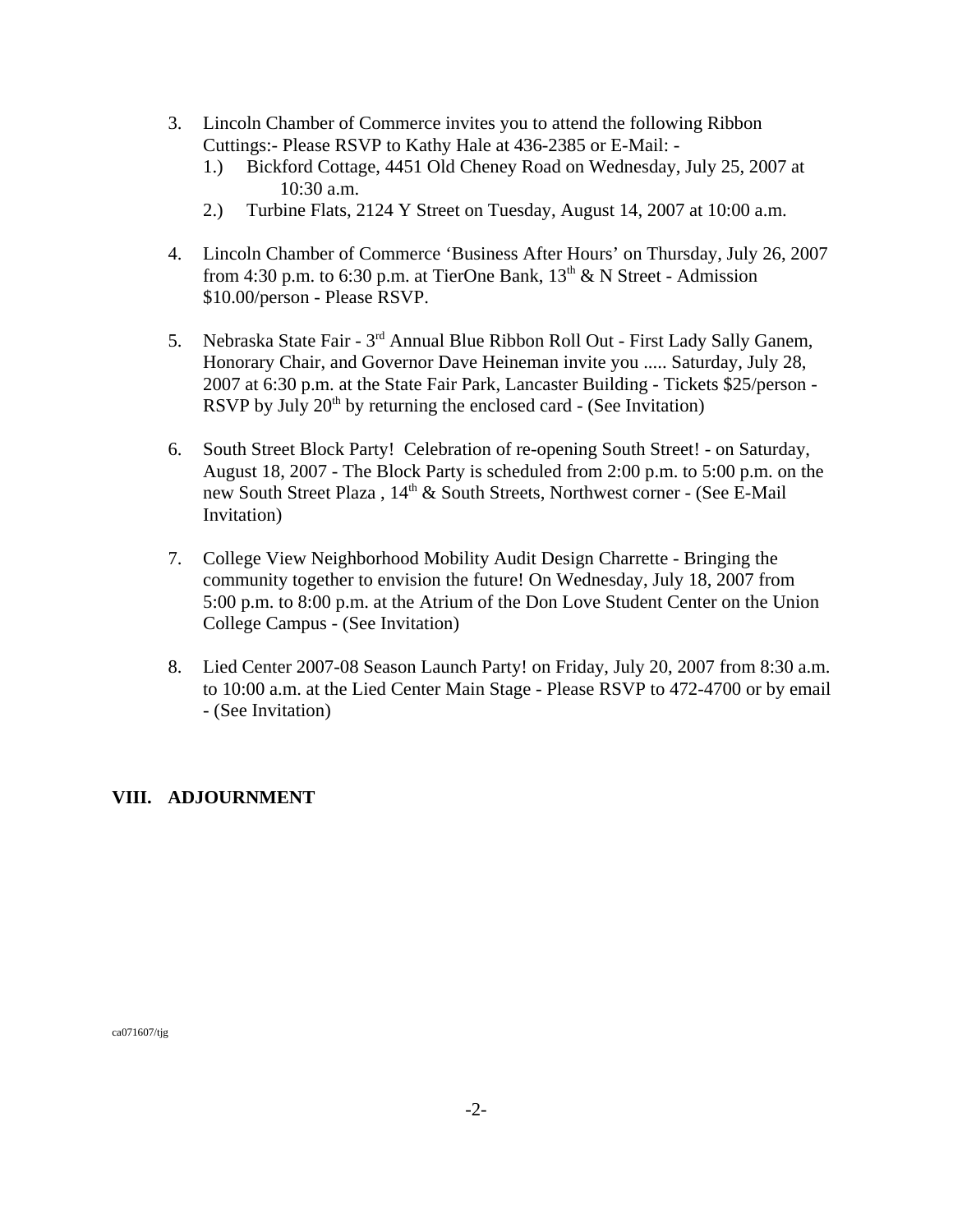## **CITY COUNCIL MEMBERS'** "NOON" MEETING MINUTES **MONDAY, JULY 16, 2007**

Members Present: Dan Marvin, Chair; Robin Eschliman, Vice-Chair; Jon Camp; Jonathan Cook; Doug Emery; John Spatz; and Ken Svoboda.

Others Present: Trish Owen, Mayoral Aide; Dana Roper, City Attorney; Rick Hoppe, Administrative Aide to the Mayor; Denise Pearce, Mayoral Aide; Coby Mach, LIBA; Kyle Fischer, Lincoln Chamber of Commerce; Mary Meyer, City/County Staff; and other interested parties.

The Nebraska Open Meetings Act posted on the rear wall of Conference Room 113.

Chairman Marvin convened the meeting at 11:16 am.

#### $\mathbf{I}$ . **MINUTES**

#### 1. Minutes from Directors' Meeting of July 9, 2007.

Marvin called for approval of above Director Meeting minutes of July 9, 2007. With no corrections or discussion minutes approved by acclamation.

## II. COUNCIL REPORTS ON BOARDS, COMMITTEES, COMMISSIONS AND **CONFERENCES**

## 1. Annual Parks & Recreation Advisory Board/Lincoln Parks Foundation Board **Tour and Meeting (Cook)**

Cook stated he was not able to attend the annual Parks and Recreation Advisory Board Tour and Meeting as he was attending another meeting.

#### 2. Board of Health Meeting (Svoboda)

Svoboda stated the Board of Health Meeting was held on Tuesday, July 10<sup>th</sup>, and was a fairly short meeting, which included appointments to the Advisory Committee, and some changes with third handler permits, which brought us into compliance with State laws.

Hoppe added there was a lot of detail on how the CDC collects data.

#### **OTHER MEETINGS REPORTS**

## III. APPOINTMENTS/REAPPOINTMENTS (Attachment A)

Pearce distributed "Boards and Commissions Upcoming Appointments". The list included appointments completed. The Charter Vision Committee, and others, will be forthcoming. Next week will have a more extensive list.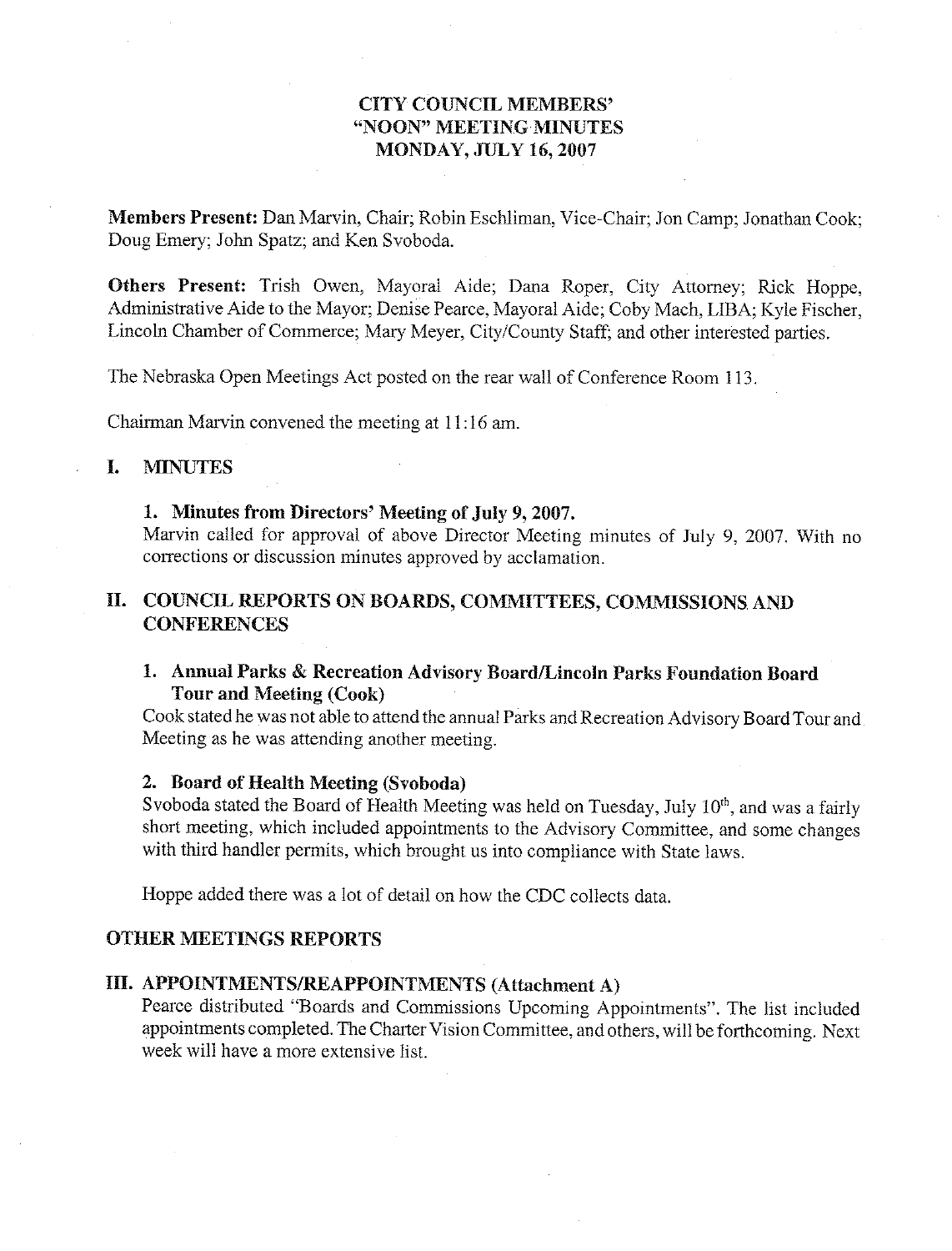## IV. REOUESTS OF COUNCIL FROM MAYOR

Hoppe stated this request more accurately comes from Steve Hubka, Finance. At last year's City-County Budget Hearings some City Council Members were tardy which possibly caused an issue with the County Board. Hubka encourages everyone to attend, on time, and ready to discuss items with the County Board.

Spatz said that he would be unable to attend. Cook stated following the Public Building Commission Meeting he has another meeting which will make him late to the City-County Budget Hearings.

#### V. MISCELLANEOUS

## 1. Discussion; Terry Bundy, Lincoln Electric System (LES) Invites Council to Attend **LES** Meeting.

Marvin stated an email from Terry Bundy was distributed. He and Bundy have had discussions, knowing LES will have a rate increase next year to cover costs of the Council Bluffs plant, and believes it is important if Council is to understand how the rate increase will be done that they start having dialog this fall. With this meeting will have a luncheon and an informal presentation from LES.

#### 2. Discussion on explanation of 'Motion-To-Withdraw'.

Cook said under Roberts (Rule of Order) the Motion to Indefinitely Postpone, can be applied to many main motions. If you have enough votes to indefinitely postpone, you kill the motion, and no one proceeds to a real vote on the item. But, with the pending list, we postpone items all the time, and we really have a separate set of motions the Council applies to items on the agenda, to move them around. We have pending, indefinitely, or we can withdraw items. This is the equilvant motion to indefinitely postpone, a motion to withdraw. If there is a motion on the floor, and we want a test vote we can make a motion to withdraw the item. If there would be enough votes could kill the item. But, would kill without prejudice, which means if it were an item like a change of zone, and if voted down in the normal way would require the applicant to wait a year before reapplying. Withdrawing the item from the agenda makes it disappear, and the applicant could reapply right away. But, very few items have a time frame involved, and normally makes no difference. This information may be useful at times rather than going through a stack of amendments, on some things there may be four votes to kill. But, there can't be amendments pending at the time.

Marvin asked for questions, or discussion.

#### VI. CITY COUNCIL MEMBERS

#### **Doug Emery**

Emery stated that he and Eschliman attended the emergency Joint Budget Committee Meeting on Friday, July 13<sup>th</sup>, at the request of the Mayor to reduce the City's portion by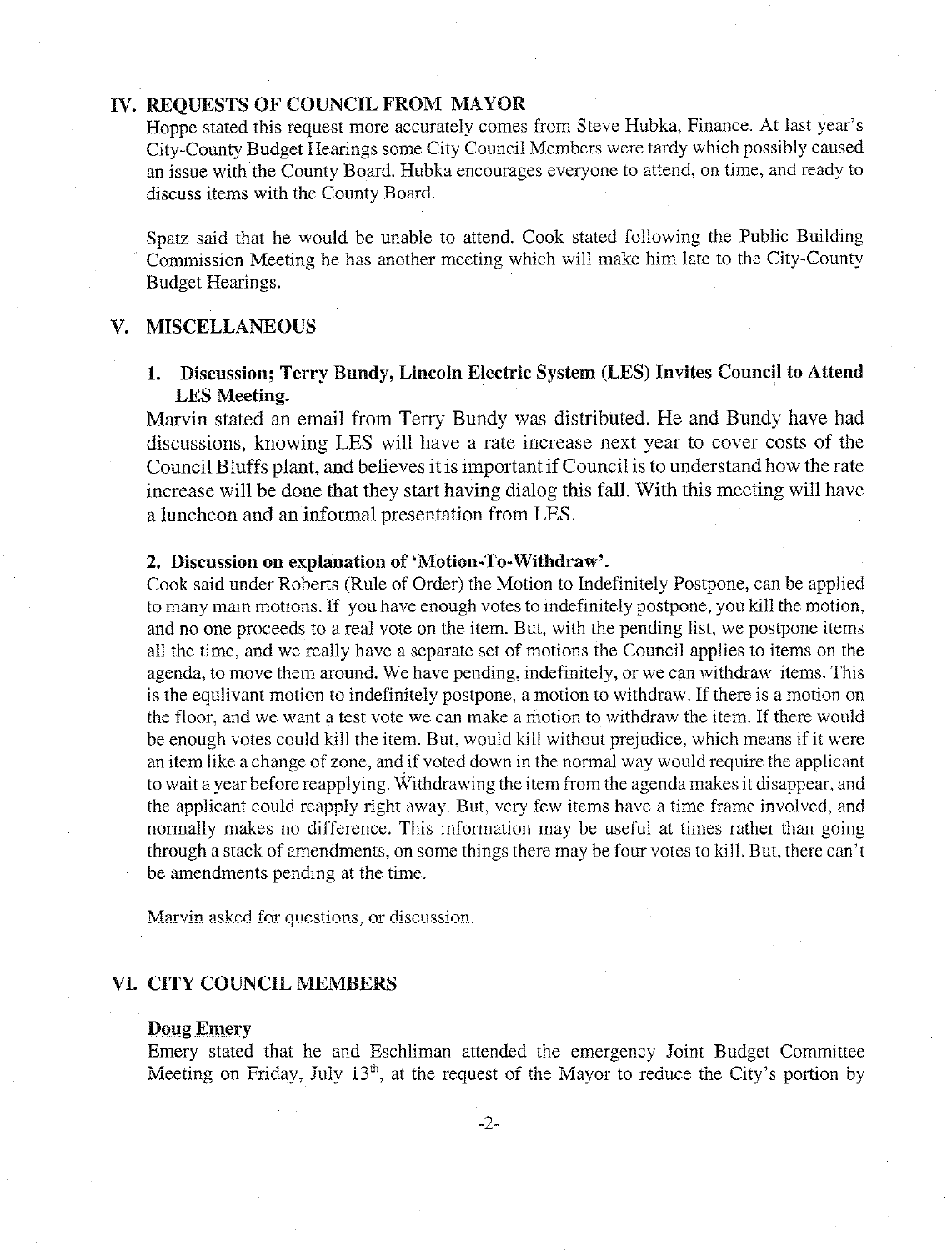\$30,000. Emery stated Boesch did an excellent job of very consciously reducing, and then explaining how she arrived at the numbers for the City and County.

Ken Svoboda - No comments

Jonathan Cook - No comments

#### **John Spatz**

Spatz said in terms of how we're addressing the budget, the miscellaneous portion of the budget, do we have an opportunity to question? Replies indicated yes. Svoboda said generally listed under Finance. Cook added, Finance and Miscellaneous Budget.

Robin Eschliman - No comments

**Jon Camp** - Camp questioned Pearce regarding Council receiving a draft concerning hiring an auditor. Pearce replied they are expecting to have the draft by Wednesday, and have meetings set for Thursday. Hoping to have a draft to Camp, and Council members, by the end of the week. Hoppe added it is a little bit later than originally planned. Camp added he still is uncomfortable and when he heard working on the draft thought before it would go forward to possibly have discussion. Hoppe asked if Camp, and Council, wanted to discuss next Monday?

Dan Marvin - No comments

#### VIII. **ADJOURNMENT**

W:\FILES\CITYCOUN\WP\cm071607.wpd

Marvin adjourned meeting at 11:27 am by acclamation.

Mary Meyer Clerk

 $-3-$